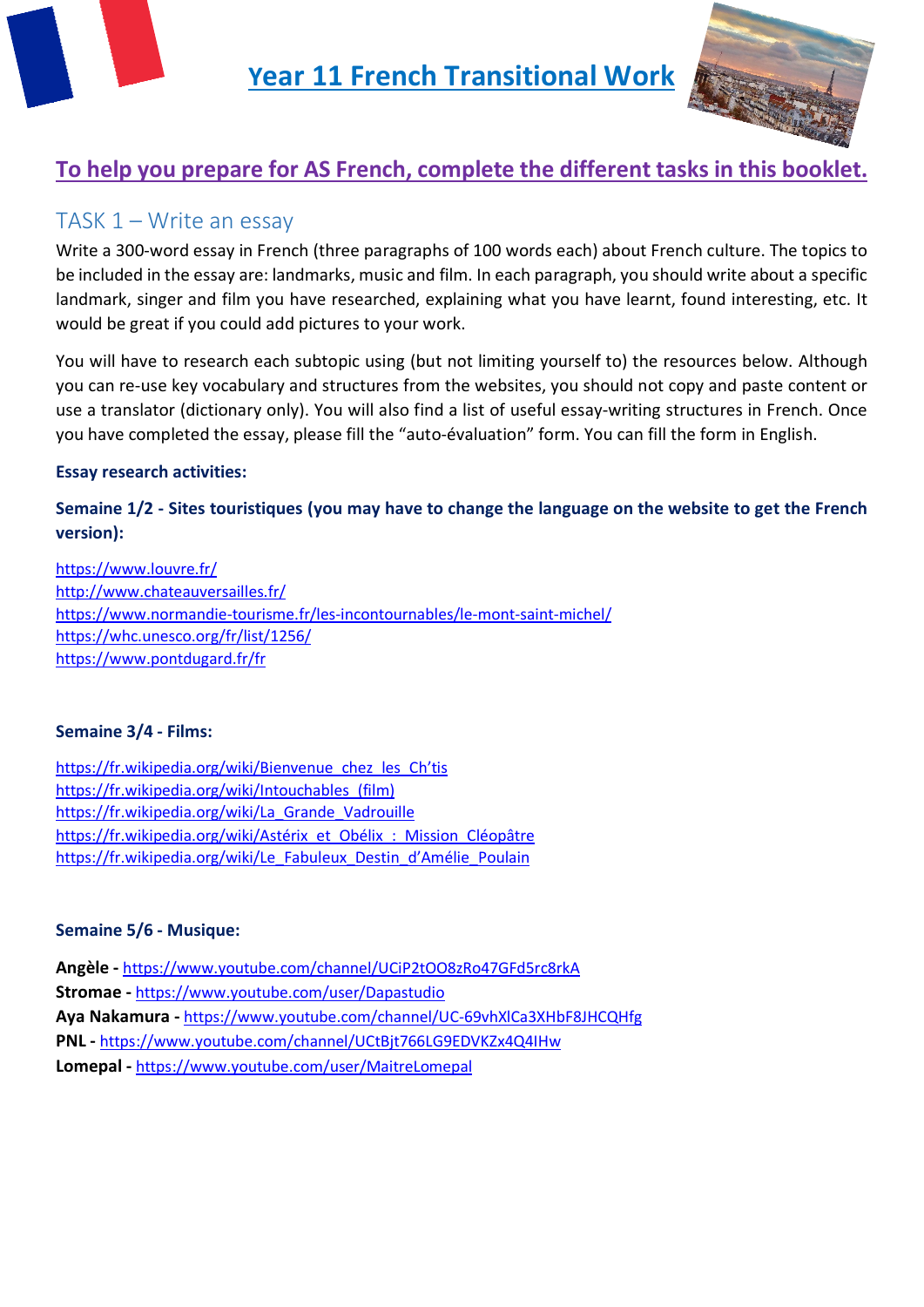#### **Useful French essay phrases:**

- à la fin in the end
- à mon avis / quant à moi / selon moi in my opinion
- alors que whereas
- autrement dit in other words
- avant de conclure before concluding...
- bien que je puisse comprendre que although I can understand that
- cela va sans dire que it goes without saying that
- cependant nevertheless
- considérons let's consider
- d'après moi according to me
- d'une part, d'autre parton one hand, on the other hand
- en ce qui concerne... as far as ... is concerned
- en outre furthermore / moreover
- enfin finally, at last
- grâce à thanks to
- il est donc question de it is a matter of
- il faut bien reconnaître que it must be recognised that
- il semble que les avantages l'emportent sur les inconvénients it seems that the advantages outweigh the disadvantages
- il vaut mieux it is better to
- je crois que I think/ believe that
- je soutiens donc que I maintain that
- je suis contre I am against
- je voudrais souligner que I'd like to underline that
- la premiere constatation qui s'impose, c'est que the first thing to be noted is that
- ne… ni… ni neither… nor
- pas forcément la faute de not necessarily the fault of
- pour commencer to start with
- selon moi according to me
- tout bien considéré all things considered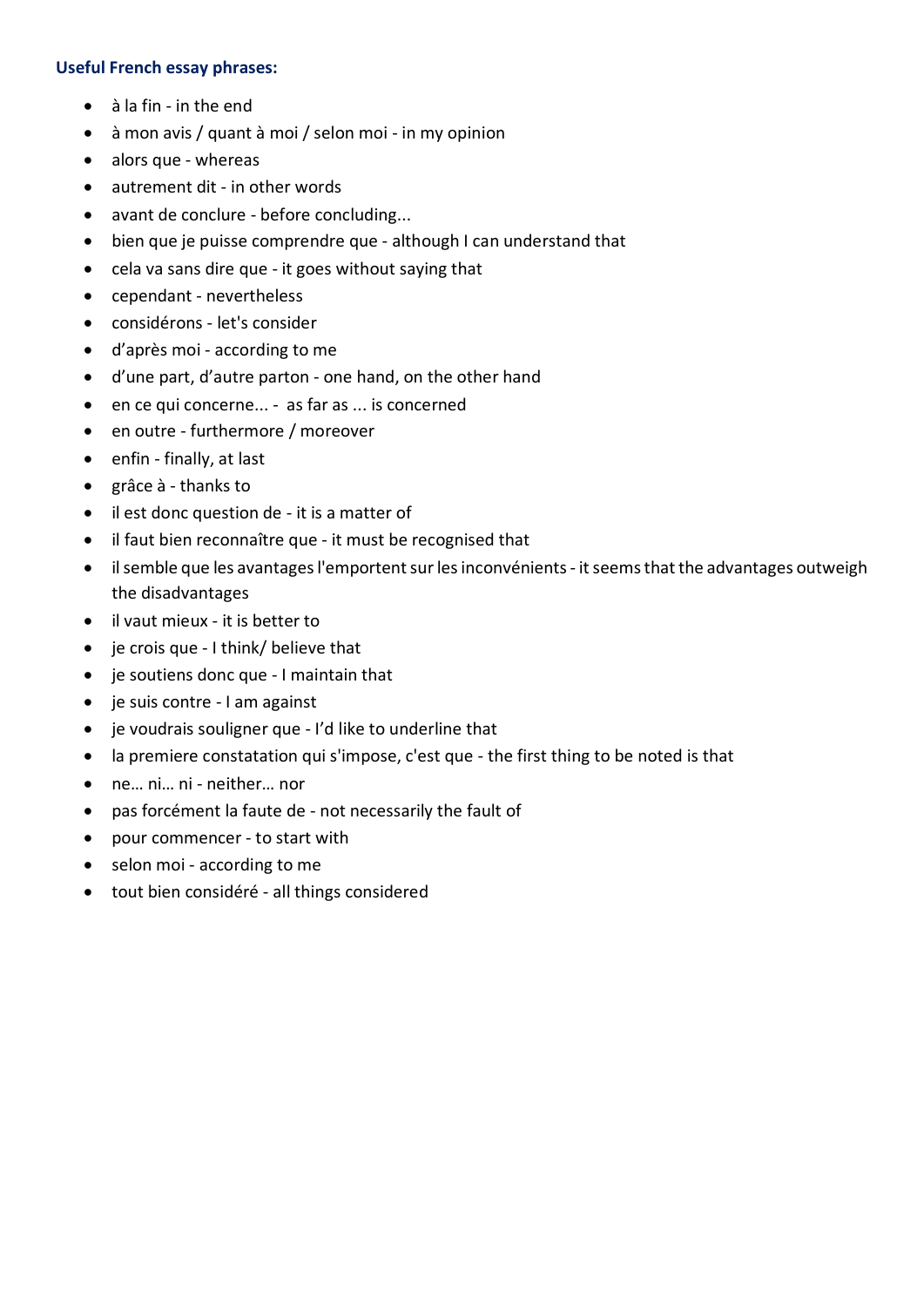| <b>Auto-évaluation</b>                                                        |                                                                                            |  |  |  |
|-------------------------------------------------------------------------------|--------------------------------------------------------------------------------------------|--|--|--|
|                                                                               |                                                                                            |  |  |  |
| Fais une liste de vingt nouveaux mots que tu as appris en écrivant ton essai. |                                                                                            |  |  |  |
| 1.                                                                            | 11.                                                                                        |  |  |  |
| 2.                                                                            | 12.                                                                                        |  |  |  |
| 3.                                                                            | 13.                                                                                        |  |  |  |
| 4.                                                                            | 14.                                                                                        |  |  |  |
| 5.                                                                            | 15.                                                                                        |  |  |  |
| 6.                                                                            | 16.                                                                                        |  |  |  |
| 7.                                                                            | 17.                                                                                        |  |  |  |
| 8.                                                                            | 18.                                                                                        |  |  |  |
| 9.                                                                            | 19.                                                                                        |  |  |  |
| 10.                                                                           | 20.                                                                                        |  |  |  |
|                                                                               | Quelle est la chose la plus intéressante que tu as découverte sur la culture francophone ? |  |  |  |
|                                                                               |                                                                                            |  |  |  |
|                                                                               |                                                                                            |  |  |  |
|                                                                               |                                                                                            |  |  |  |
|                                                                               |                                                                                            |  |  |  |
|                                                                               |                                                                                            |  |  |  |
|                                                                               |                                                                                            |  |  |  |
|                                                                               |                                                                                            |  |  |  |
|                                                                               |                                                                                            |  |  |  |
|                                                                               |                                                                                            |  |  |  |
|                                                                               |                                                                                            |  |  |  |
|                                                                               |                                                                                            |  |  |  |
|                                                                               |                                                                                            |  |  |  |
|                                                                               | Quelle est la chose la plus intéressante que tu as découverte sur la culture francophone ? |  |  |  |
|                                                                               |                                                                                            |  |  |  |
|                                                                               |                                                                                            |  |  |  |
|                                                                               |                                                                                            |  |  |  |
|                                                                               |                                                                                            |  |  |  |
|                                                                               |                                                                                            |  |  |  |
|                                                                               |                                                                                            |  |  |  |
|                                                                               |                                                                                            |  |  |  |
|                                                                               |                                                                                            |  |  |  |
|                                                                               |                                                                                            |  |  |  |
|                                                                               |                                                                                            |  |  |  |
|                                                                               |                                                                                            |  |  |  |
|                                                                               |                                                                                            |  |  |  |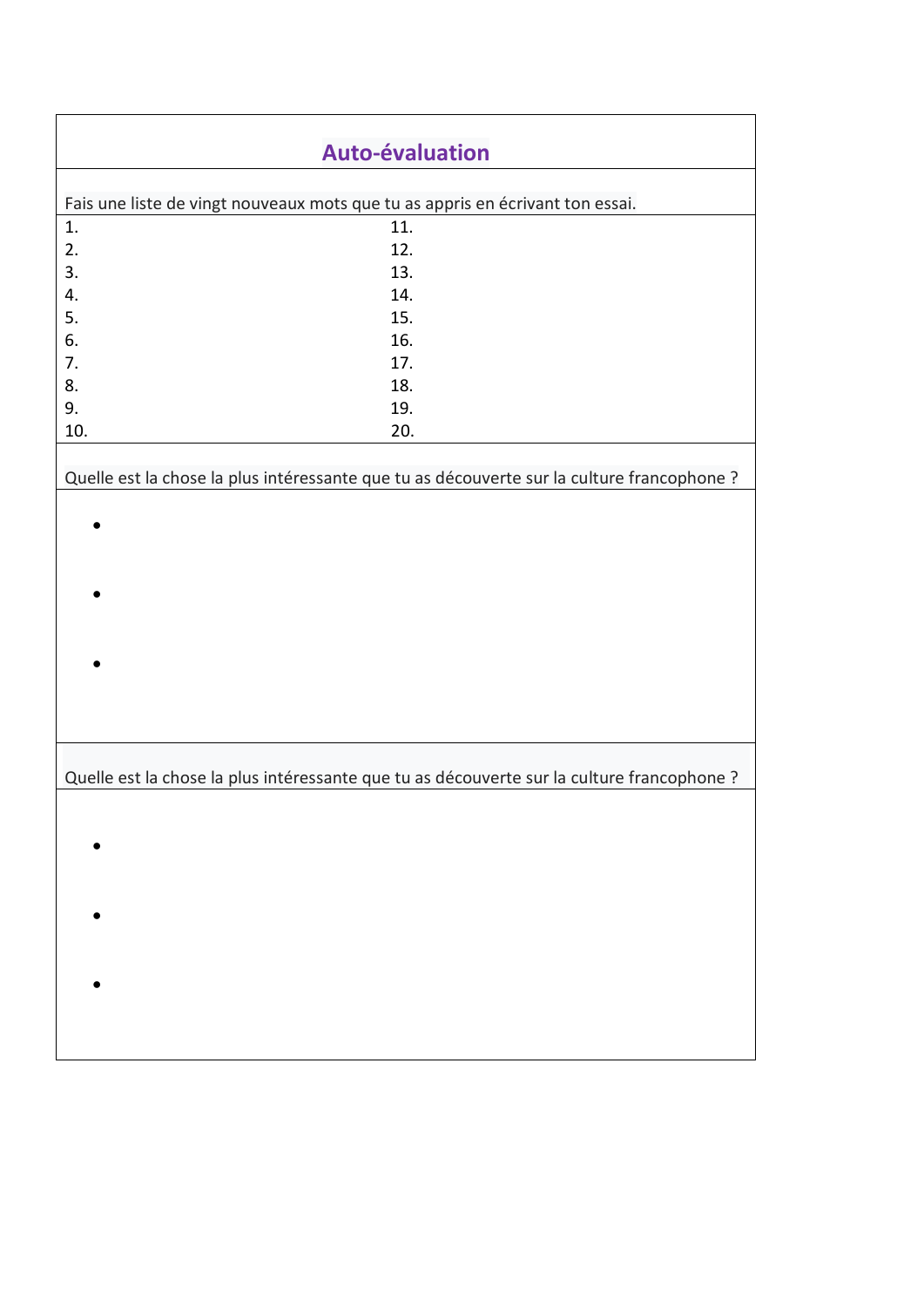# TASK 2: Match the expressions to the correct translation and use them to write a film review of one of the French films you watched.

| 1. A la fin du film                                                | a. After a while                                                           |
|--------------------------------------------------------------------|----------------------------------------------------------------------------|
| 2. Au début du film                                                | b. At the end of the film                                                  |
| 3. A mon avis joue très bien dans le rôle<br>de                    | c. At the start of the film                                                |
| 4. Au bout d'un moment                                             | d. He / She meets                                                          |
| 5. C'est plein de suspens / plein                                  | e. He falls in love with                                                   |
| 6. C'est un film avec ________ et                                  | f. I liked this film a lot / I didn't like this film.                      |
| 7. C'est un film extraordinaire.                                   | g. In my opinion ________________ plays the role of<br>very well           |
| 8. C'est un film passionnant, mais violent.                        | h. It was filmed in the USA                                                |
| 9. C'est un film spectaculaire /intéressant / lent /<br>marrant    | i. It's a film with ______________ and___                                  |
| 10. C'est un film très drôle, mais parfois un peu triste<br>aussi. | j. It's a remarkable film.                                                 |
| 11. Elle tombe amoureuse de                                        | k. It's a spectacular / interesting / slow / funny film                    |
| 12. Il / Elle rencontre                                            | I. It's a very funny film, but sometimes a bit sad too.                    |
| 13. Il a été tourné aux Etats-Unis                                 | m. It's about                                                              |
| 14. Il s'agit de / d'                                              | n. It's an exciting, but violent film.                                     |
| 15. Il tombe amoureux de                                           | o. It's about                                                              |
| 16. Il y a un problème.                                            | p. It's full of suspense / special effects                                 |
| 17. Il s'agit de                                                   | q. Last week I saw                                                         |
| 18. Ils ont beaucoup d'aventures ensemble.                         | r. She falls in love with                                                  |
| 19. Ils tombent amoureux                                           | s. Suddenly                                                                |
| 20. J'ai beaucoup aimé ce film. / Je n'ai pas aimé ce film.        | t. The character of interest is very convincing /<br>isn't very convincing |
| 21. Le film raconte l'histoire de                                  | u. The director is ________                                                |
| 22. L'histoire est pleine de surprises.                            | v. The film has incredible special effects                                 |
| 23. L'histoire se passe en + country / à + town                    | w. The film is called                                                      |
| 24. La semaine dernière j'ai vu                                    | x. The film is sad.                                                        |
| 25. Le film a les incroyables effets spéciaux                      | y. The film is too long and often boring.                                  |
| 26. Le film est triste.                                            | z. The film tells the story of                                             |
| 27. Le film est trop long et parfois ennuyeux.                     | aa. The main character is a man / a woman called                           |
| 28. Le film s'appelle                                              | bb. The stars are $\frac{1}{2}$ and                                        |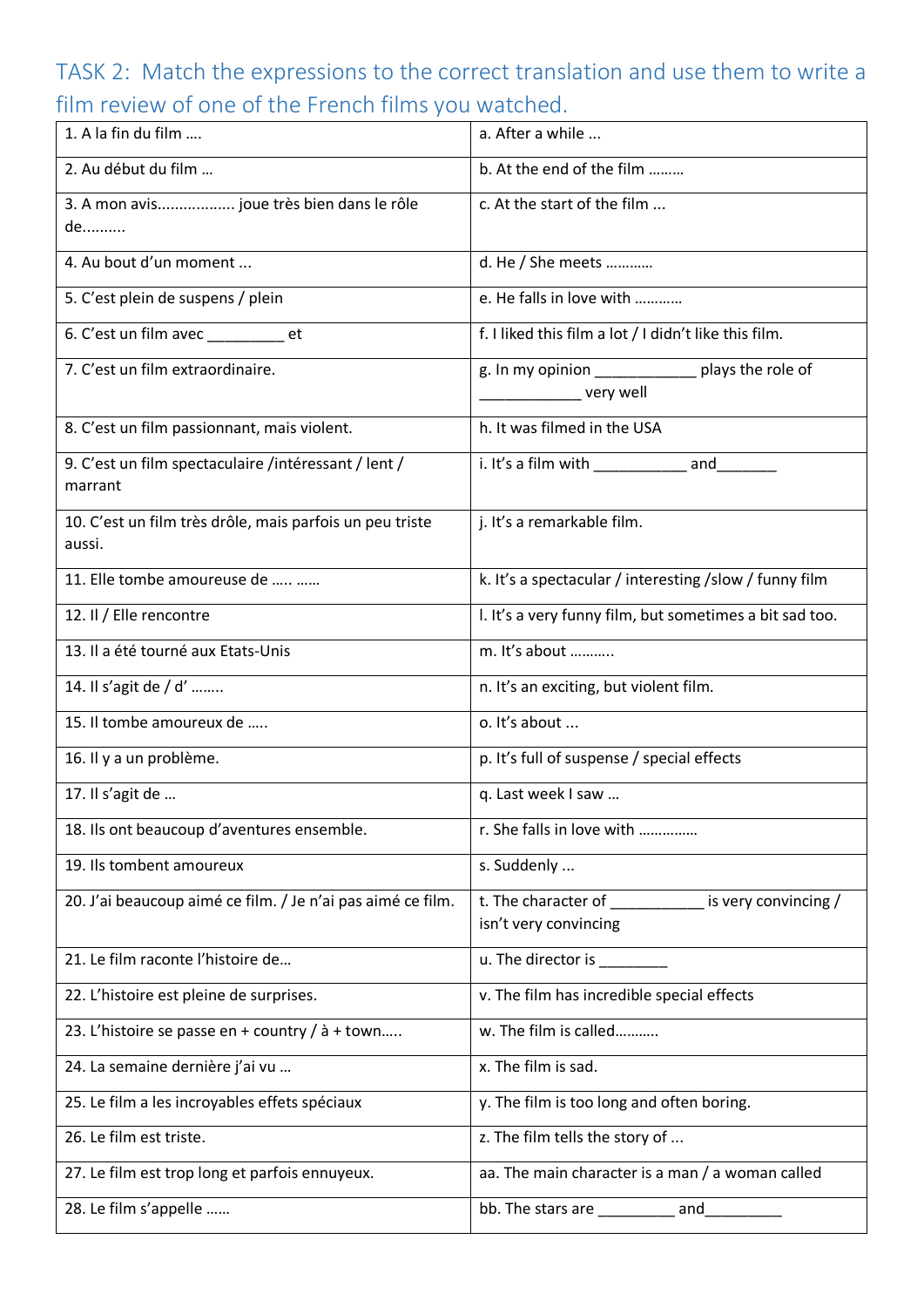| 29. Le film se passe aux années 80                                                 | cc. The story is full of surprises.                                    |
|------------------------------------------------------------------------------------|------------------------------------------------------------------------|
| 30. Le personnage de  est très<br>convaincant/n'est pas très convaincant           | dd. The story is set in the 80s                                        |
| 31. Le personnage principal est un homme / une femme<br>qui s'appelle              | ee. The story takes place in                                           |
| 32. Le réalisateur est                                                             | ff. There's a problem.                                                 |
| 33. Les vedettes sont<br>et                                                        | gg. They fall in love                                                  |
| 34. Soudain                                                                        | hh. They have lots of adventures together                              |
| 35. Quand je l'ai vu, j'ai pensé que c'était très<br>passionnant et amusant aussi! | ii. When I saw it, I thought it was very fascinating and<br>funny too! |

# Task 3 – Read an article from a French newspaper

Choose a topic that interests you (e.g. a film or sport you like)

Here are the websites for some French newspapers:

[www.liberation.fr](http://www.liberation.fr/) [www.lemonde.fr](http://www.lemonde.fr/) [www.lequipe.fr](http://www.lequipe.fr/)

#### [www.yahoo.fr](http://www.yahoo.fr/)

Don't expect to understand every word. You might only recognise a few words or sentences. It doesn't matter as you are still developing your language skills.

Interesting words/phrases

# Task 4 – Watch the French news (via the internet)

You won't understand everyone – don't worry. It's very fast! Here are some French TV channels where you'll find news bulletins:

[www.france2.fr](http://www.france2.fr/) [www.tfl.fr](http://www.tfl.fr/) [www.TV5.fr](http://www.tv5.fr/) [www.france24.fr](http://www.france24.fr/)

Interesting words/phrases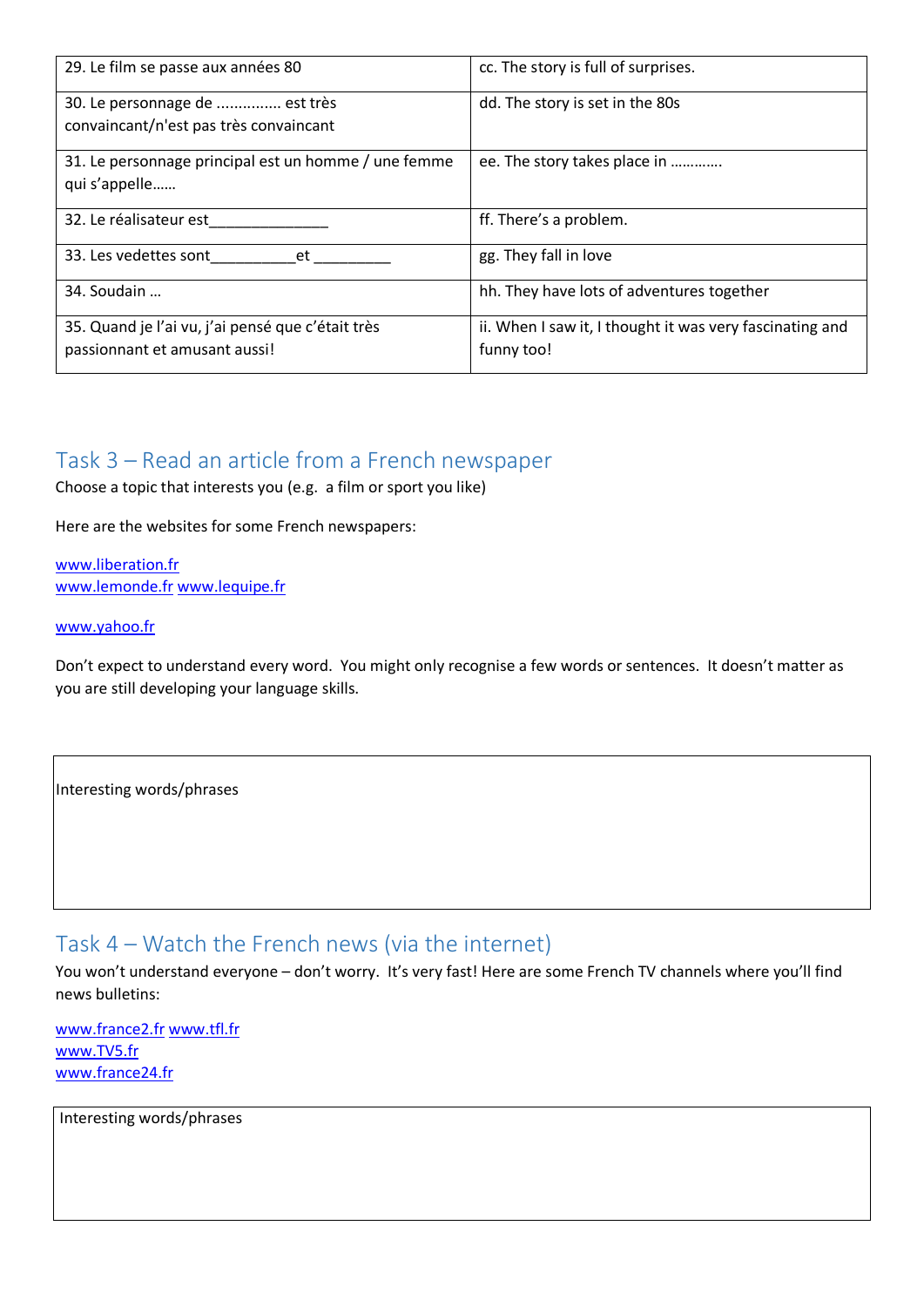# Task 5 – Complete the following 'diary' in French for each week of the summer holidays.

*What did you do? Why? What was your opinion? It doesn't matter how uninteresting the week was, find something impressive to write in French.* 

|           | Qu'est-ce que tu as fait? - What did you do? |
|-----------|----------------------------------------------|
| Semaine 1 |                                              |
| Semaine 2 |                                              |
| Semaine 3 |                                              |
|           |                                              |
| Semaine 4 |                                              |
| Semaine 5 |                                              |
| Semaine 6 |                                              |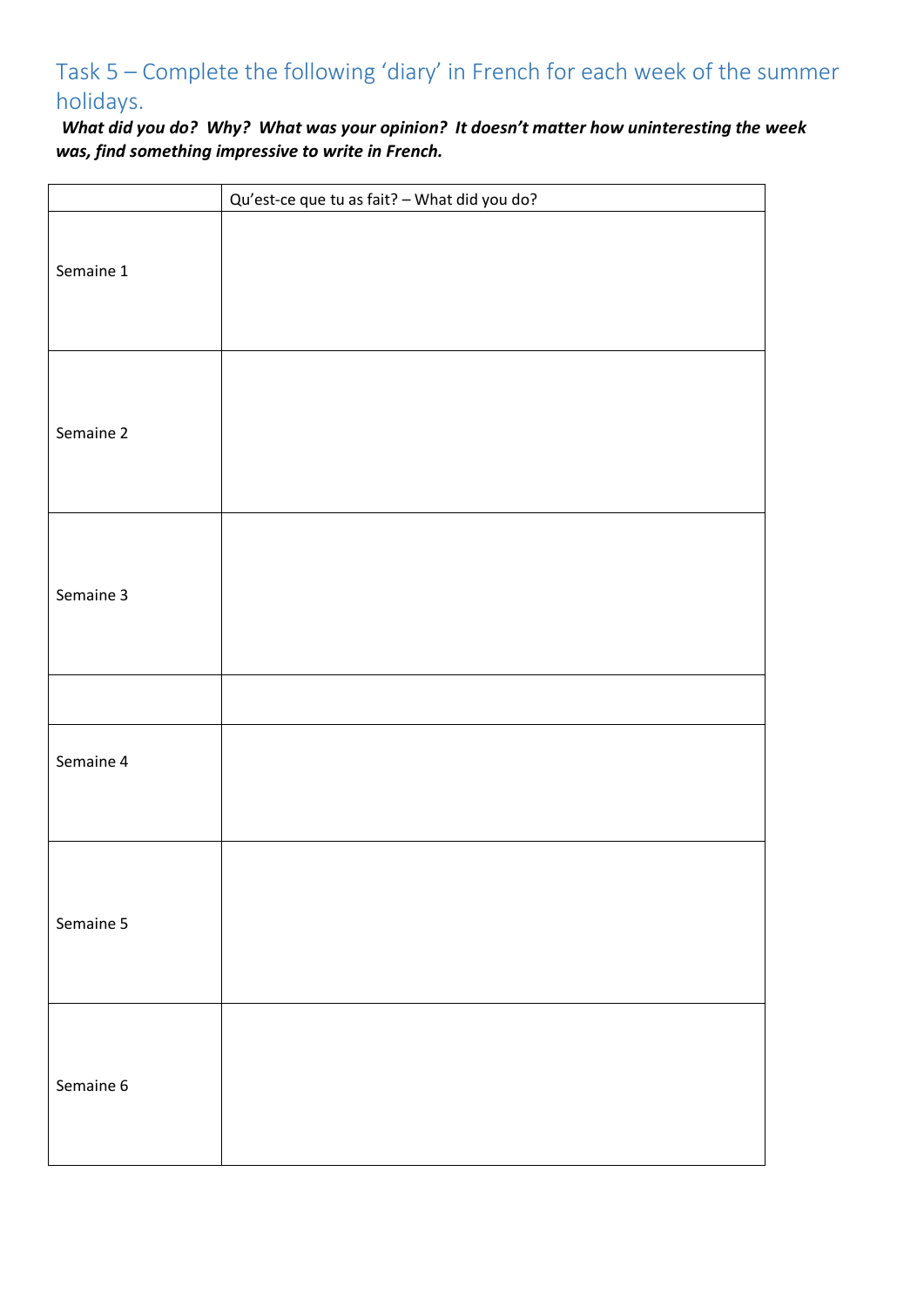# Task 6 -Tenses revision Г

|             | Task 1 - Check you can use a range of verbs in different tense |       |       |          |        |       |        |         |      |       |
|-------------|----------------------------------------------------------------|-------|-------|----------|--------|-------|--------|---------|------|-------|
| Conditional |                                                                |       |       |          |        |       |        |         |      |       |
| Future      |                                                                |       |       |          |        |       |        |         |      |       |
| Imperfect   |                                                                |       |       |          |        |       |        |         |      |       |
| Near Future |                                                                |       |       |          |        |       |        |         |      |       |
| Present     |                                                                |       |       |          |        |       |        |         |      |       |
| Past        |                                                                |       |       |          |        |       |        |         |      |       |
|             | faire                                                          | aller | jouer | regarder | manger | boire | rester | écouter | être | avoir |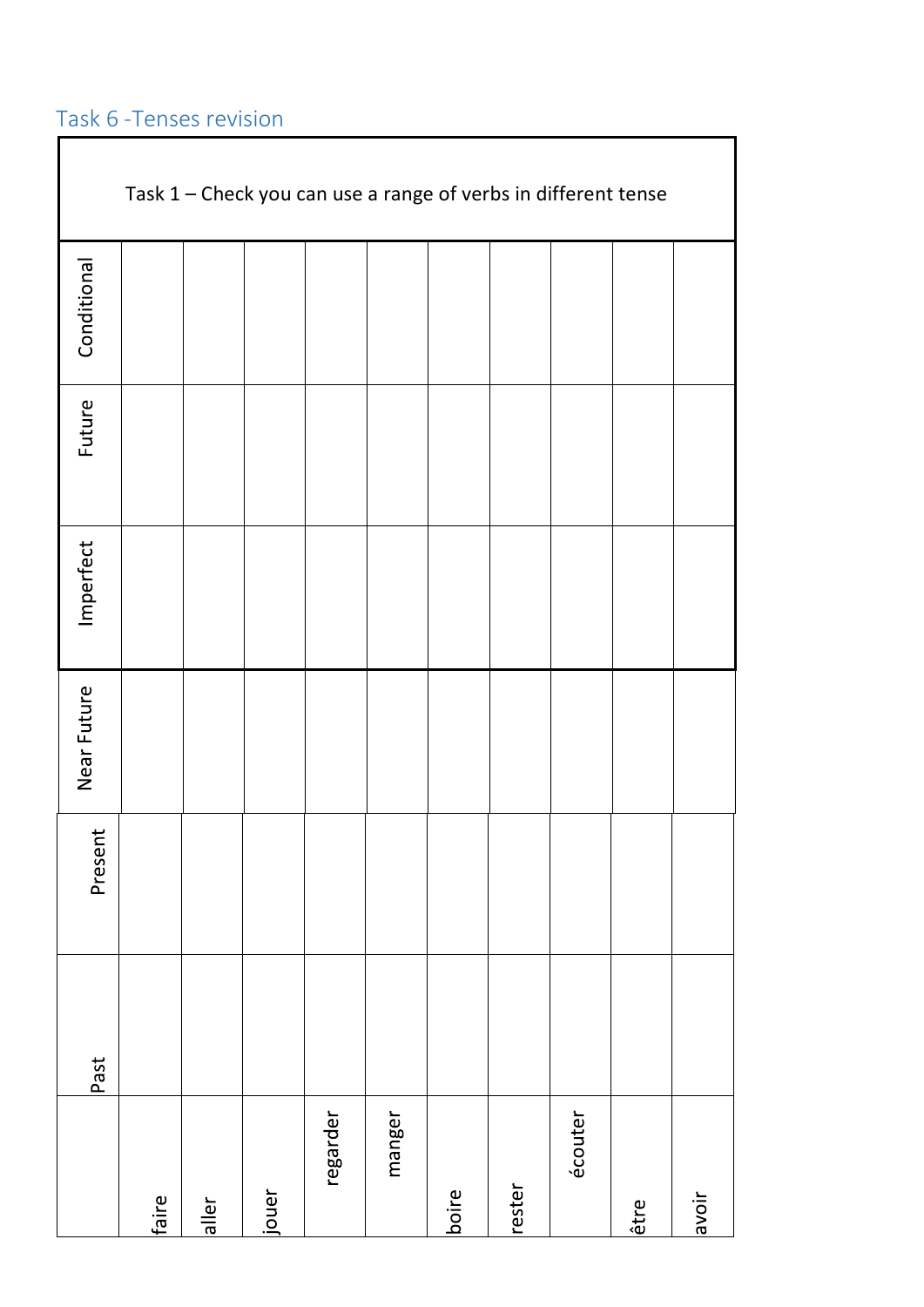## **Reading list and online resources:**

Famille en voie de changement

[https://www.capital.fr/votre-argent/union-libre-monoparentalite-la-fin-du-modele-familial-traditionnel-](https://www.capital.fr/votre-argent/union-libre-monoparentalite-la-fin-du-modele-familial-traditionnel-1279036)[1279036](https://www.capital.fr/votre-argent/union-libre-monoparentalite-la-fin-du-modele-familial-traditionnel-1279036)

[https://www.francetvinfo.fr/societe/mariage/parentalite-l-evolution-des-familles](https://www.francetvinfo.fr/societe/mariage/parentalite-l-evolution-des-familles-francaises_2433591.html#xtor=CS2-765-%5Btwitter%5D-)[francaises\\_2433591.html#xtor=CS2-765-\[twitter\]-](https://www.francetvinfo.fr/societe/mariage/parentalite-l-evolution-des-familles-francaises_2433591.html#xtor=CS2-765-%5Btwitter%5D-)

Cyber-société

<https://www.maison-et-domotique.com/88486-technologie-impact-vie-quotidienne/>

[https://www.francetvinfo.fr/internet/telephonie/en-dix-ans-le-smartphone-a-change-nos](https://www.francetvinfo.fr/internet/telephonie/en-dix-ans-le-smartphone-a-change-nos-vies_2367451.html#xtor=CS2-765-%5Btwitter%5D-)[vies\\_2367451.html#xtor=CS2-765-\[twitter\]-](https://www.francetvinfo.fr/internet/telephonie/en-dix-ans-le-smartphone-a-change-nos-vies_2367451.html#xtor=CS2-765-%5Btwitter%5D-)

Le rôle du bénévolat

[https://www.lefigaro.fr/actualite-france/2017/12/05/01016-20171205ARTFIG00004-un-francais-sur](https://www.lefigaro.fr/actualite-france/2017/12/05/01016-20171205ARTFIG00004-un-francais-sur-quatre-fait-du-benevolat.php)[quatre-fait-du-benevolat.php](https://www.lefigaro.fr/actualite-france/2017/12/05/01016-20171205ARTFIG00004-un-francais-sur-quatre-fait-du-benevolat.php)

[https://www.francetvinfo.fr/monde/festivites-du-nouvel-an/solidarite-ces-benevoles-qui-donnent-de-leur](https://www.francetvinfo.fr/monde/festivites-du-nouvel-an/solidarite-ces-benevoles-qui-donnent-de-leur-temps_2539649.html)[temps\\_2539649.html](https://www.francetvinfo.fr/monde/festivites-du-nouvel-an/solidarite-ces-benevoles-qui-donnent-de-leur-temps_2539649.html)

Une culture fière de son patrimoine

<https://www.lefigaro.fr/culture/cinq-graphiques-pour-decrypterle-patrimoine-francais-20190920>

[https://www.francetvinfo.fr/replay-jt/france-3/soir-3/les-sites-classes-au-patrimoine-de-l-unesco-attirent](https://www.francetvinfo.fr/replay-jt/france-3/soir-3/les-sites-classes-au-patrimoine-de-l-unesco-attirent-les-touristes_2127869.html#xtor=CS2-765-%5Btwitter%5D-)[les-touristes\\_2127869.html#xtor=CS2-765-\[twitter\]-](https://www.francetvinfo.fr/replay-jt/france-3/soir-3/les-sites-classes-au-patrimoine-de-l-unesco-attirent-les-touristes_2127869.html#xtor=CS2-765-%5Btwitter%5D-)

La musique francophone contemporaine

[https://www.lapresse.ca/arts/musique/201902/11/01-5214328-ecoute-en-continu-ou-est-la-chanson](https://www.lapresse.ca/arts/musique/201902/11/01-5214328-ecoute-en-continu-ou-est-la-chanson-francophone.php)[francophone.php](https://www.lapresse.ca/arts/musique/201902/11/01-5214328-ecoute-en-continu-ou-est-la-chanson-francophone.php)

[https://www.lemonde.fr/les-decodeurs/article/2016/04/22/comprendre-les-quotas-de-chansons](https://www.lemonde.fr/les-decodeurs/article/2016/04/22/comprendre-les-quotas-de-chansons-francophones-a-la-radio_4907025_4355770.html)[francophones-a-la-radio\\_4907025\\_4355770.html](https://www.lemonde.fr/les-decodeurs/article/2016/04/22/comprendre-les-quotas-de-chansons-francophones-a-la-radio_4907025_4355770.html)

Le septième art

<http://www.batooba.com/batooba-64-pourquoi-le-cinema-est-il-le-7eme-art/#.XrxEe2hKjIU>

<https://www.theguardian.com/film/2011/mar/22/french-cinema-short-history>

<http://www.culturetheque.com/> - Access to a range of eBooks, online magazines and newspapers and short videos.

**Possible enrichment task**: create an account, choose an eBook, comic, article from a magazine and write a summary of what it was about.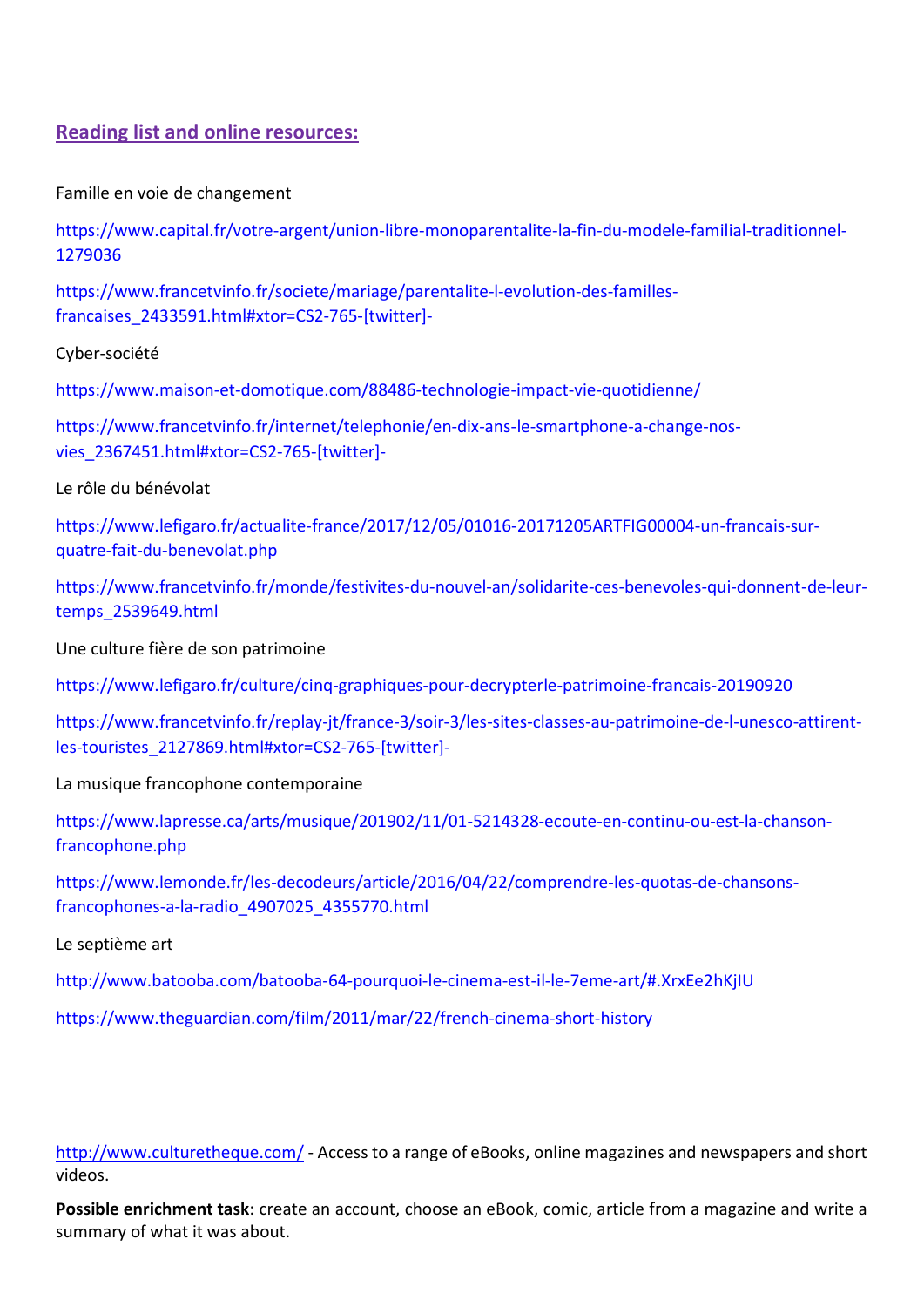#### <http://apprendre.tv5monde.com/> - Short videos with exercises

**Possible enrichment task**: do a placement test (test de niveau) and complete an activity every week. Keep a record of what you have learnt.

#### [https://www.wordreference.com/:](https://www.wordreference.com/) great online dictionary

**Possible enrichment task**: use Wordreference to check words you don't understand. Make sure you pay attention to the context as one word can have different meanings. Write down all the words you look up and their meaning in the context you met them.

[https://savoirs.rfi.fr/fr/apprendre-enseigner-](https://savoirs.rfi.fr/fr/apprendre-enseigner) Short radio programmes and podcasts with exercises.

**Possible enrichment task**: listen to the "journal en français facile" (news in easy French) once a week. It is a 10min radio programme with a transcript you can read at the same time. Focus on one item in the news, write a title and make a list of new words you have learnt. If you do "testez votre niveau de français » (test your French level) you will also find exercises at the right level for you.

#### <https://www.lemonde.fr/> - One of the leading French newspapers

**Possible enrichment task**: copy and translate 10 headlines and choose one article a week to focus on. Create an exercise for another student (true of false, questions…)

#### <http://www.laits.utexas.edu/fi>[/](http://www.laits.utexas.edu/fi/) - Practise your grammar online

**Possible enrichment task**: work your way through the grammar points. Make notes on the grammar points you study. Complete the exercises on line to check your understanding,

#### <https://schools.duolingo.com/> - Revise and practise vocab and grammar

**Possible enrichment task**: download the app and create an account. Set yourself a target and do a bit of French every day.

### **Progression routes to future careers:**

**Language skills can be used in almost any career, and particularly in businesses that trade internationally.**

#### **Job options:**

Jobs directly related to a degree in MFL include:

- [Academic researcher](https://www.prospects.ac.uk/job-profiles/academic-researcher)
- [Interpreter](https://www.prospects.ac.uk/job-profiles/interpreter)
- [Political risk analyst](https://www.prospects.ac.uk/job-profiles/political-risk-analyst)
- [Secondary school teacher](https://www.prospects.ac.uk/job-profiles/secondary-school-teacher)
- [Translator](https://www.prospects.ac.uk/job-profiles/translator)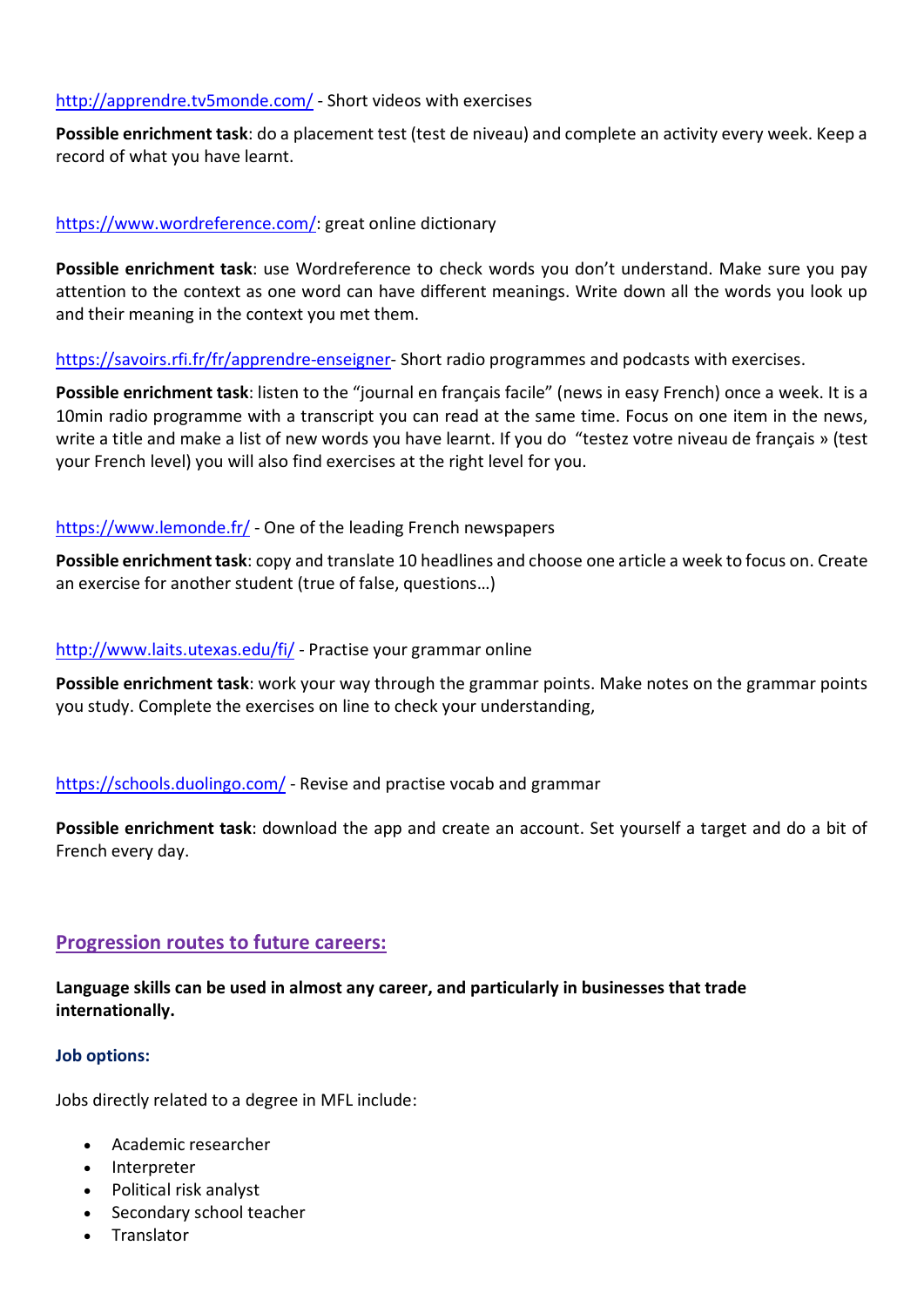Jobs where your degree would be useful include:

- [Broadcast journalist](https://www.prospects.ac.uk/job-profiles/broadcast-journalist)
- [Detective](https://www.prospects.ac.uk/job-profiles/detective)
- [Diplomatic service officer](https://www.prospects.ac.uk/job-profiles/diplomatic-service-officer)
- [Education consultant](https://www.prospects.ac.uk/job-profiles/education-consultant)
- [English as a foreign language teacher](https://www.prospects.ac.uk/job-profiles/english-as-a-foreign-language-teacher)
- [International aid/development worker](https://www.prospects.ac.uk/job-profiles/international-aid-development-worker)
- [Logistics and distribution manager](https://www.prospects.ac.uk/job-profiles/logistics-and-distribution-manager)
- [Marketing executive](https://www.prospects.ac.uk/job-profiles/marketing-executive)
- [Patent examiner](https://www.prospects.ac.uk/job-profiles/patent-examiner)
- [Private tutor](https://www.prospects.ac.uk/job-profiles/private-tutor)
- [Publishing rights manager](https://www.prospects.ac.uk/job-profiles/publishing-rights-manager)
- [Sales executive](https://www.prospects.ac.uk/job-profiles/sales-executive)
- [Tour manager](https://www.prospects.ac.uk/job-profiles/tour-manager)

Remember that many employers accept applications from graduates with any degree subject, so don't restrict your thinking to the jobs listed here.

#### **Work experience:**

Many modern language degree programmes offer a year studying or working abroad. If you choose to undertake a work placement during this year, try and find one in a career that you're interested in and take the opportunity to develop skills specific to that job, as well as your proficiency in the language.

Any time you can spend abroad perfecting your language skills will be helpful, and you may be able to find a temporary job that allows you to do this. Teaching English or working in the tourism sector can be good options.

If your aim is to move into translating or interpreting, you may want to carry out some work on a voluntary basis in order to build up a portfolio of experience.

Experience in areas such as administration and IT will also be useful for many jobs that use language skills. Registering with a suitable employment agency can help you in your search for work.

### **Typical employers:**

Some modern language graduates work on a self-employed basis as interpreters or translators. However, many others are employed by companies who trade or offer services internationally, or to non-English speaking customers and suppliers.

Language graduates are therefore employed by a wide variety of employers and sectors, including:

- business services
- charity work
- engineering
- media
- museums and libraries
- public administration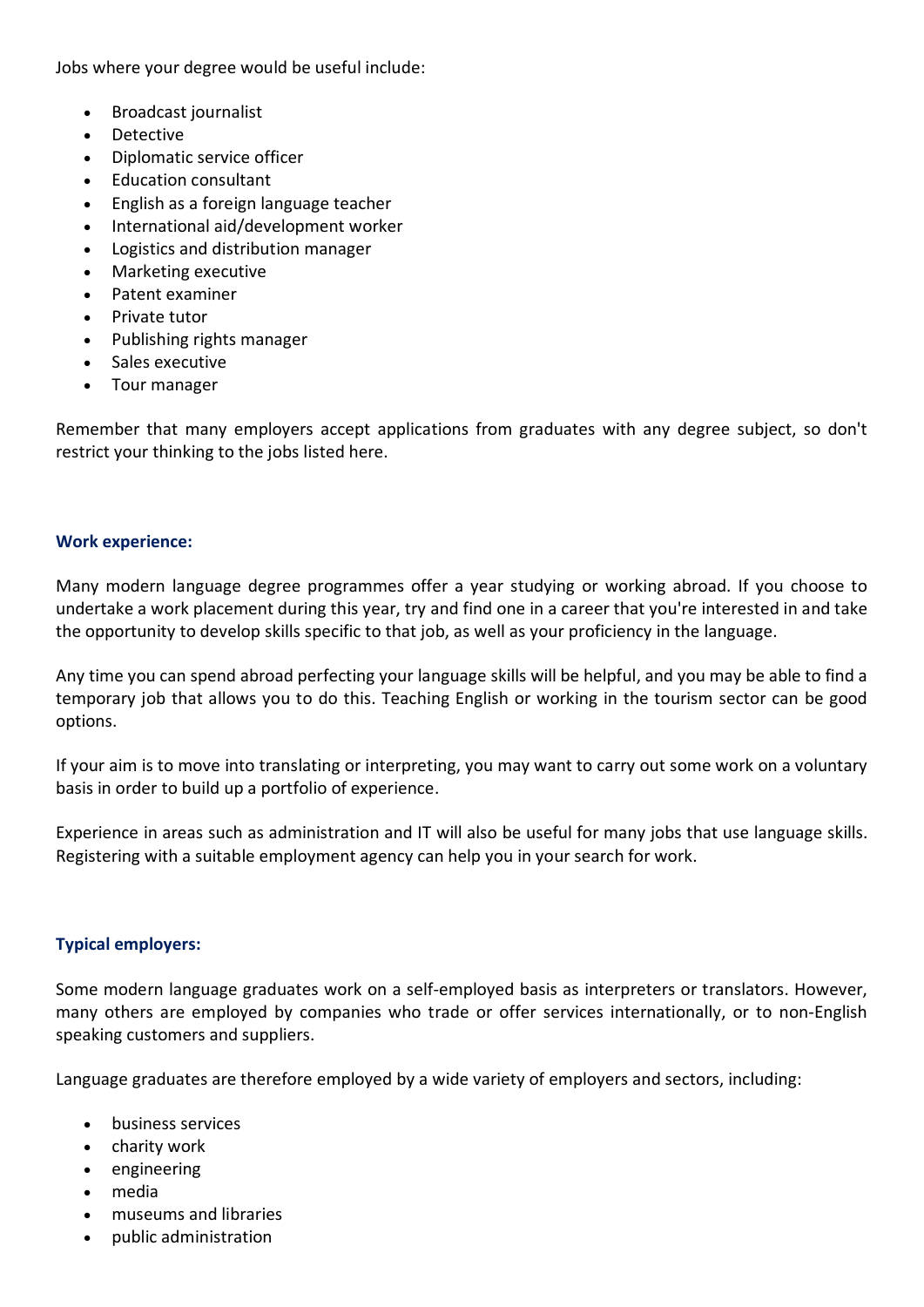- teaching
- tourism
- transport and logistics.

### **Skills for your CV:**

Studying a modern language degree will help you to become a good communicator (both orally and in writing), and will also give you the skills to:

- effectively gather, assess and interpret information
- lead and participate in discussions and groups
- organise your workload to meet deadlines
- develop opinions and propose ideas
- read pages of text and pick out the essential points.

Spending a year abroad during your degree helps you to develop cultural awareness, adapt to new and changing surroundings and to work both in a team and independently.

In an increasingly global jobs market, these skills are highly valued by employers, whichever career you go into.

### **Further study:**

Some graduates pursue postgraduate qualifications in interpreting or translating. This can help with competition for jobs and demonstrates a certain level of professional expertise.You can choose to specialise in an area of language study that interested you during your undergraduate - European studies, for example. Choosing to [study abroad](https://www.prospects.ac.uk/postgraduate-study/study-abroad) can increase your chances of developing an international career. Further study or training in the subject you wish to develop your career, for example marketing, finance, business, IT and journalism, may be helpful. For some careers, such as law and teaching, postgraduate qualifications are essential.

### **What do modern language graduates do?**

Marketing associate professional is the top job held by graduates in employment in the UK. Other jobs in the top ten include author, writer and translator, human resources and industrial relations officer and business sales executive.

| <b>Destination</b>   | Percentage |
|----------------------|------------|
| Employed             | 64.3       |
| Further study        | 18.3       |
| Working and studying | 5.1        |
| Unemployed           | 5.9        |
| Other                | 6.3        |